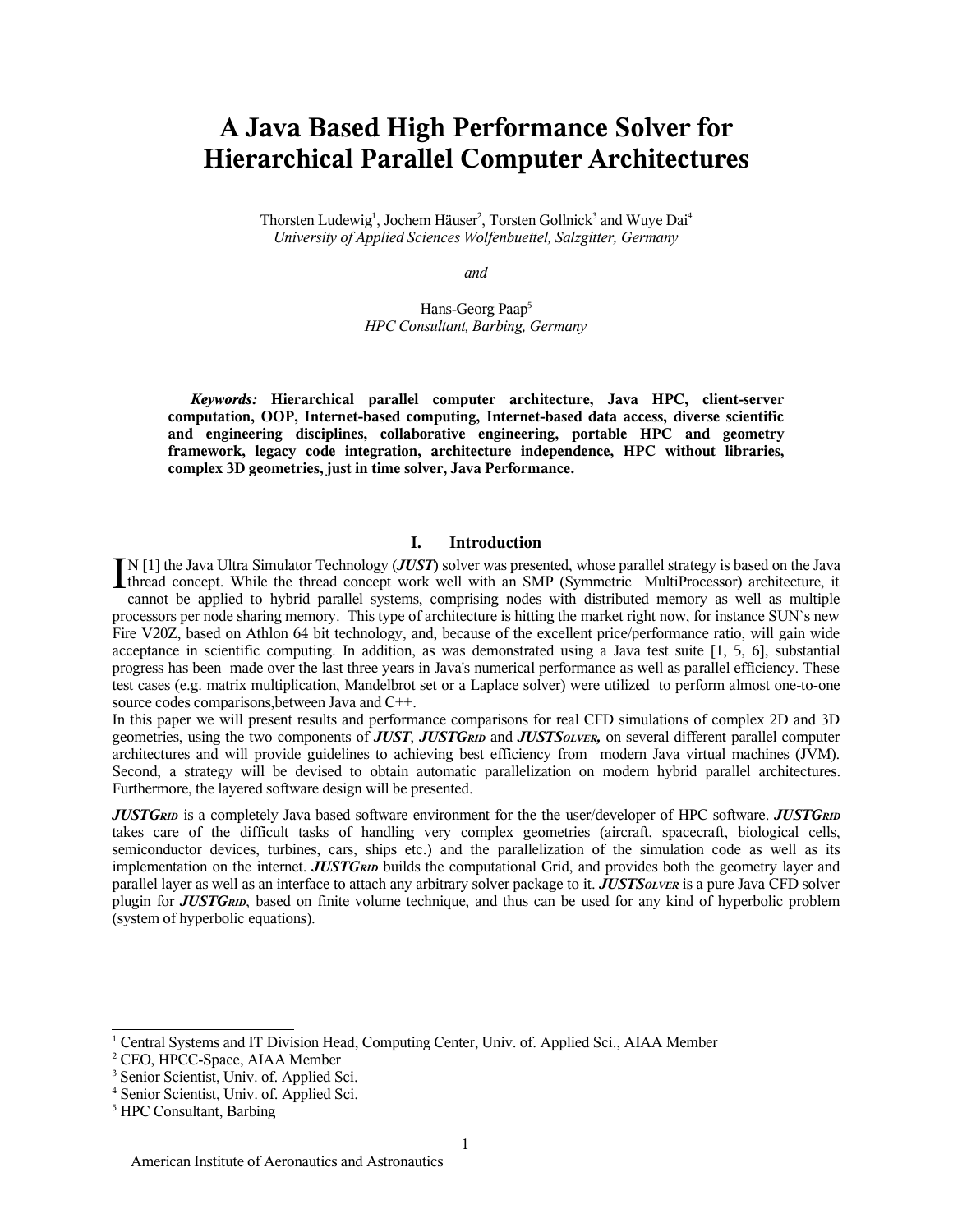# **II. Java Virtual Machine Performance Progress**

All In [1][5][6] it was demonstrated that the singleprocessor performance of Java is on par with C++ and the speedup on common SMP machines is linear. In most cases, Java performs better than C++ binaries compiled with the well known and widely used GNU C Compiler (GCC). Only the high optimizing compilers (e.g. Sun ONE Studio Compiler for SPARC Solaris or the Intel Compiler for Linux) are able to create binaries with the same or sometimes slightly better performance. On an AMD Opteron (AMD64) Processor dealing with the latest Java Runtime Engine 1.5.0 the achieved single processor speed running a 40 time 40 Matrix multiplication is about 65% of a C code with *static* matrix dimensions. But in the common way of use with *variable* (dynamic) matrix dimensions the Java Runtime Engine is about *2 times faster* than a GNU C++ 64 Bit binary with all AMD64 optimization compiler flags enabled.



*multiplication for a 40 times 40 matrix doing 10.000 iterations showing relations of variable java and c++ to static c++ code.*

#### **III. Parallelization Issues for SMP and Hybrid Parallel Architectures**

At present the parallelization of *JUST* is based on the Java *thread* concept. This *thread* concept has substantial advantages over the *PVM* or *MPI* library parallelization approach, since it is part of the Java language. Hence, no additional parallelization libraries are needed. Depending on the *thread* implementation of the computer's operating system (OS) and the size of the numerical problem, **dynamic load balancing** on SMP hardware architectures *is automatically achieved*. Starting with the end of 2004 AMD, Intel,Sun and other are delivering Dual Core Chips with two CPUs in one processor. In 2005/2006 Sun will deliver their CMT processors (CPU Multi Threading) with 4 hardware threads per core and 4 cores per processor. With this Processor an application can get the advantage of using 16 hardware threads concurrently. In the near future we will see many new SMP like systems with the power of lots of hardware threads and Java is the only environment that do not need any additional libraries to take advantage of these processors.

However, this concept is not sufficient for the new hierarchical/cluster architecture, and therefore needs to be extended.

#### **A. Using Multi-Stage Parallelism**

Today platforms for high-performance applications are more and more based on systems derived from the PC industries, that is off the shelf boards are used, equipped with several CPUs. Moreover, the CPUs are designed as multi-core platforms able to support real parallel streams of instructions. These powerful computers are then connected with a network to a so called cluster to provide a stronger parallel-working system.

To take advantage of these systems, the hierarchy of parallelism has to take into account. The fine-grained parallelism is located on the single computer where multi-core multi-processor systems are offered. Here the Operating System (OS) is responsible for providing a mechanism to exploit the hardware. On top of the OS the Java Virtual Machine (JVM) is adding convenience for the programmer for designing parallel working programs, that is, the paradigm for parallelism (Java Threads) provided by the JVM must be used.

As soon as the software should also using resources connected by a network, another strategy for a coarse-grained parallelism must be developed.

#### **B. Fine-Grained Parallelism**

The grid provided by a grid generator is converted into data format for the solver, either unstructured or blocstructured (or both). In case of a block structured grid there exists an inherent parallelism on the block level. Additionally automatic load balancing using recursive bisection will be performed, based on domain decomposition, one block per thread. Depending on block size it is also possible to decompose a block into smaller data sets. Since every active component (multi-processor/multi-core) has access to the same memory, latency is not an issue in the handling of multiple threads.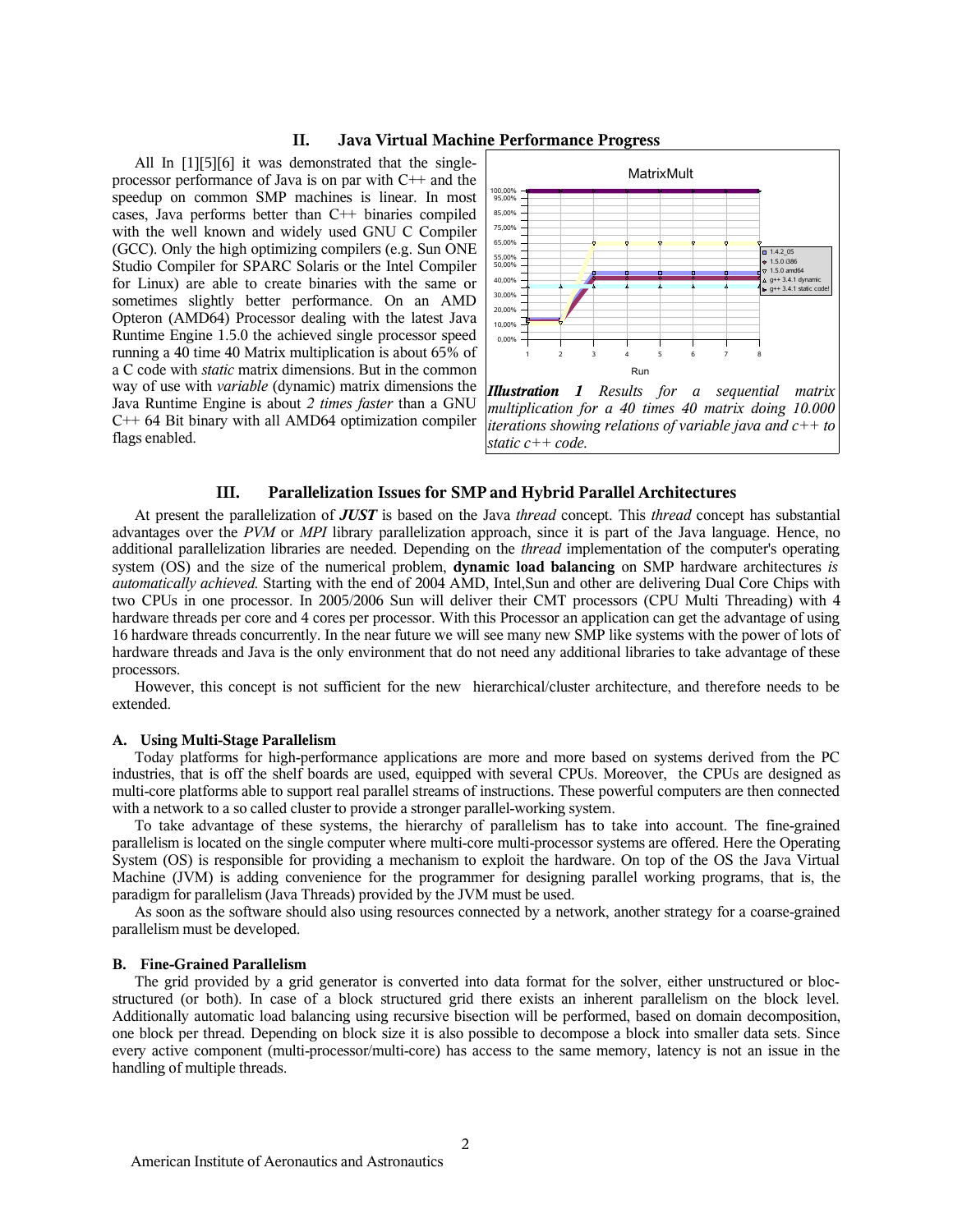## **C. Coarse-Grained Parallelism**

Every resource outside of a node or even a computer can be another single computer or another cluster. Depending on the structure of a network information speed varies.

These delays must be taken into account in the development of a parallelization strategy. To avoid severe communication overhead each group of blocks being distributed to other computers needs to have a minimum number of direct neighbors to exchange data with. This is also achievable by applying recursive bisection..

For setting up the network-connected computer system for a coarse-grained parallel architecture, there are two possibilities.

The first strategy requires knowledge of the current state of the system including the properties of every single node. These properties are at least the number and the speed of processors and the amount of memory. Maybe the type of network connection is also of interest.

The second way requires a self knowledge of every node. This information must be offered to the whole system. By using **JINI**, a package provided by Sun Microsystems for network-centric services, every node acts as a service provider to all other nodes. The system is able to recognize the topology of itself and can establish highperformance connections between the



*Illustration2 Scheme diagram of a hiracical topology fort HPCC*

nodes. The technology used for data exchange can be socked based or can use the New I/O (NIO) package, designed for high performance scalable network and file I/O.

# *IV. JUSTGRID*

*JUSTGRID* is the basis for *JUST* (Java Ultra Simulator Technology) that is a revolutionary computing software that dramatically improves the ability to quickly create new kinds of software systems across the whole field of science and engineering, embedded in an Internet-based environment.

*JUSTGRID* is a completely Java based software environment for the the user/developer of HPC software. *JUSTGRID* takes care of the difficult tasks of handling very complex geometries (aircraft, spacecraft, biological cells,

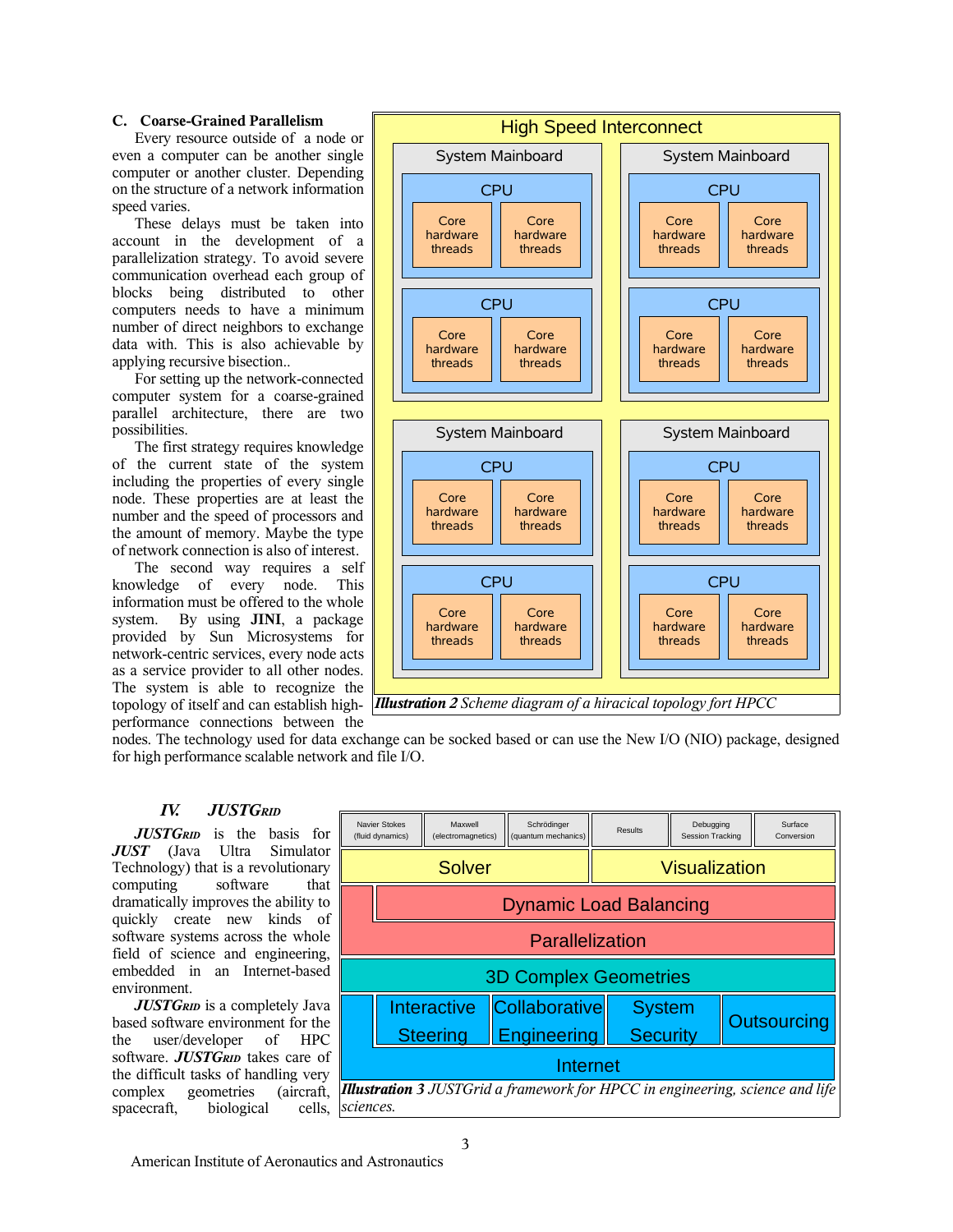

*Illustration 4 Determination of orientation of faces between neighboring blocks as seen from block 1 (reference block). The reference block is always oriented as shown and then the corresponding orientation of the neighboring face is determined (see Illustration 5)*

## **D.** *JUSTGRID* **initial tasks**

1) Loading and parsing grid, topology, command and boundary condition files. *JUSTGRID* is able to load Plot3D, GridPro, Tecplot and XML grid files, topology, command and boundary condition

semiconductor devices, turbines, cars, ships etc.) and the parallelization of the simulation code as well as its implementation on the Internet. *JUSTGRID* builds the computational Grid, and provides both the *geometry layer* and *parallel layer* as well as an interface to attach any arbitrary solver package to it. See [1] for more information about the structure and architecture of *JUSTGRID*.



*Illustration 5 The 8 possible orientations of neigboring faces are shown. Case 1 to 4 are obtained by successive rotations. The same situation holds for cases 5 to 8 upon being mirrored.*

files are simple ASCII text files in ParNSS format. (ParNSS is our legacy flow solver written in C).

- 2) Determine block face connectivity and orientation. *JUSTGRID* detects all matching block faces and their orientation (rotation) in one run for every block from the just loaded grid. [15]
- 3) Initialize block cells. *JUSTGRID* constructs a new instance of the selected cell implementation for each grid cell in a block.
- 4) Compute cell metrics. As the last initialization task *JUSTGRID* computes the normal vectors for each cell face and the finite volumes for each cell.

The time consumption in seconds for each initialization task is shown in tables 1 and 2 running on a Pentium 4 Mobile, 2GHz using Mandrakelinux 9.2. As a native compiled reference we select Amtec Tecplot 9.2 only loading the same grid. Comparing the two tables we see that with the 274 blocks grid the server Java Runtime Engine (Hotspot) is slightly slower as the client JRE but with the 1422 block grid the parsing time is less than 50% of the client JRE. This behavior can be often recognized in many different parts of Java applications. Only if the CPU workload is high enough the server JRE (Hotspot Engine) is able to find the CPU load intensive parts of the code and optimize these so called Hotspots on the fly during the code is executed.

Spacecraft, 274 blocks, 342362 vertices, 256268 cells, 18.2 MB file size

| <b>Runtime</b>                                                                                                                                 | <b>Parsing</b> | <b>Connectivity</b> |      | <b>Initialize Cell Metrics</b> | Total |
|------------------------------------------------------------------------------------------------------------------------------------------------|----------------|---------------------|------|--------------------------------|-------|
| 1.4.2 06 client                                                                                                                                | 4.98           | 0.13                | 1.13 | 2.43                           | 8.77  |
| 1.4.2 06 server                                                                                                                                | 6.37           | 0.53                | 1.11 | 2.49                           | 10.68 |
| 1.5.0 client                                                                                                                                   | 4.70           | 0.12                | 1.06 | 2.23                           | 8.52  |
| $1.5.0$ server                                                                                                                                 | 5.75           | 1.33                | 1.02 | 2.31                           | 10.59 |
| Tecplot 9                                                                                                                                      |                |                     |      |                                | 25.00 |
| $T_{\alpha}L_{\alpha}$ , 1 $L_{\alpha}L_{\alpha}L_{\alpha}L_{\alpha}L_{\alpha}$ is a secondaries of $T_{\alpha}L_{\alpha}L_{\alpha}L_{\alpha}$ |                |                     |      |                                |       |

*Table 1 Initial task times in seconds for a 274 block grid*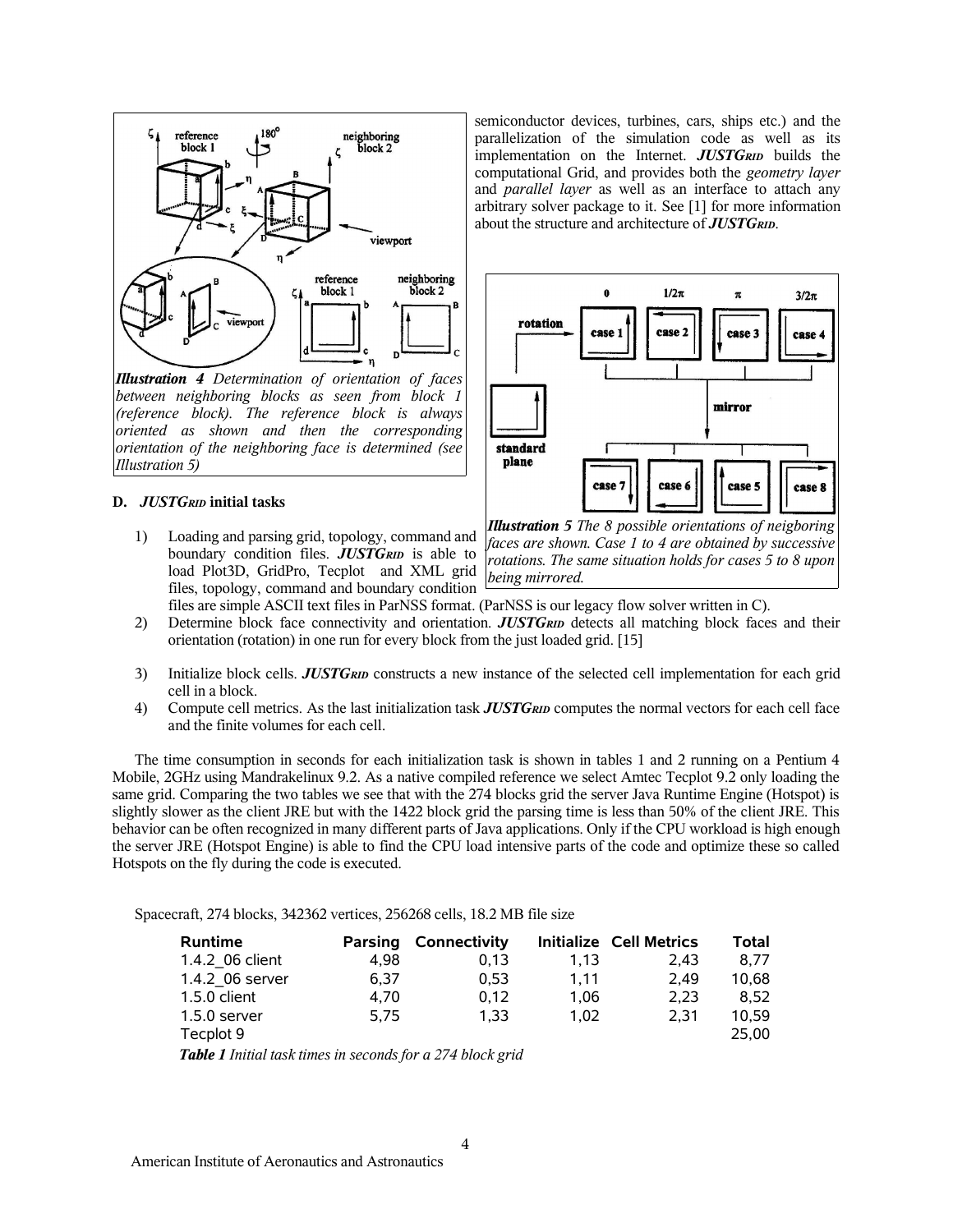| Aircraft, 1422 blocks, 2251694 vertices, 170832 cells, 123.1 MB file size |       |                             |      |                                |              |
|---------------------------------------------------------------------------|-------|-----------------------------|------|--------------------------------|--------------|
| <b>Runtime</b>                                                            |       | <b>Parsing Connectivity</b> |      | <b>Initialize Cell Metrics</b> | <b>Total</b> |
| 1.4.2 06 client                                                           | 61.04 | 3.24                        | 6.24 | 16.53                          | 87,62        |
| 1.4.2 06 server                                                           | 28.08 | 3.22                        | 6.00 | 15.88                          | 53,64        |
| $1.5.0$ server                                                            | 24,38 | 2.93                        | 4.91 | 14.18                          | 46.61        |
| 1.6.0 EA b12 server                                                       | 24.54 | 3.14                        | 4.93 | 14.06                          | 47,19        |
| Tecplot 9                                                                 |       |                             |      |                                | 268,00       |

#### **E.** *JUSTGRID* **run session**

After the initialization tasks are finished *JUSTGRID* starts the computation session. The *JUSTGRID* session creates one solver plugin instance and one computation thread per block. While the computation is running a monitor thread automatically detects dead locks and gives always the current status of the running sessions. The monitor thread is also responsible for storing the final result (e.g. Tecplot format) after the computation becomes ready.



#### **V. JUSTSOLVER**

**JUSTSOLVER** is a sample implementation of a 2D and 3D Euler CFD solver, a plugin for *JUSTGRID* implementing the integral form of conservation laws. At this time we are validating the correctness of the solver results so we use only simple and well known samples.

#### **F. Integral Form of Conservation Laws**

In the following, the general case of a nonlinear system of hyperbolic conservation laws is considered. Diffusion processes can be included as well, but the

The coordinate free

numerics is not implemented for higher order derivatives, such as third or fourth derivatives as they occur in solitary waves or in the biharmonic equation. Fluxes can always be partitioned in their hyperbolic (finite propagation speed) part and other processes like diffusion, dispersion etc. A transformation is used from physical space to computational space that comprises a set of connected blocks (regular shaped boxes for structured grids) or a set of connected domains

(equal size, unstructured grid). The boundaries of neighboring blocks or domains are connected by a set of halo cells of size two, i.e., there is an overlap of two cells between any two neighboring blocks or domains. This is a restriction in the current Physics-Numerics package. The *JUSTGRID* allows the selection of any number of halo cells.





form of the system of conservation laws can be written as

$$
\frac{\partial}{\partial t} \int\limits_V U \, dV + \oint\limits_{A(V)} \mathbf{F} \cdot d\mathbf{A} = \int\limits_V w \, dV
$$

where *U* denotes the vector of conserved variables and  $\boldsymbol{F}$  is the flux tensor.



American Institute of Aeronautics and Astronautics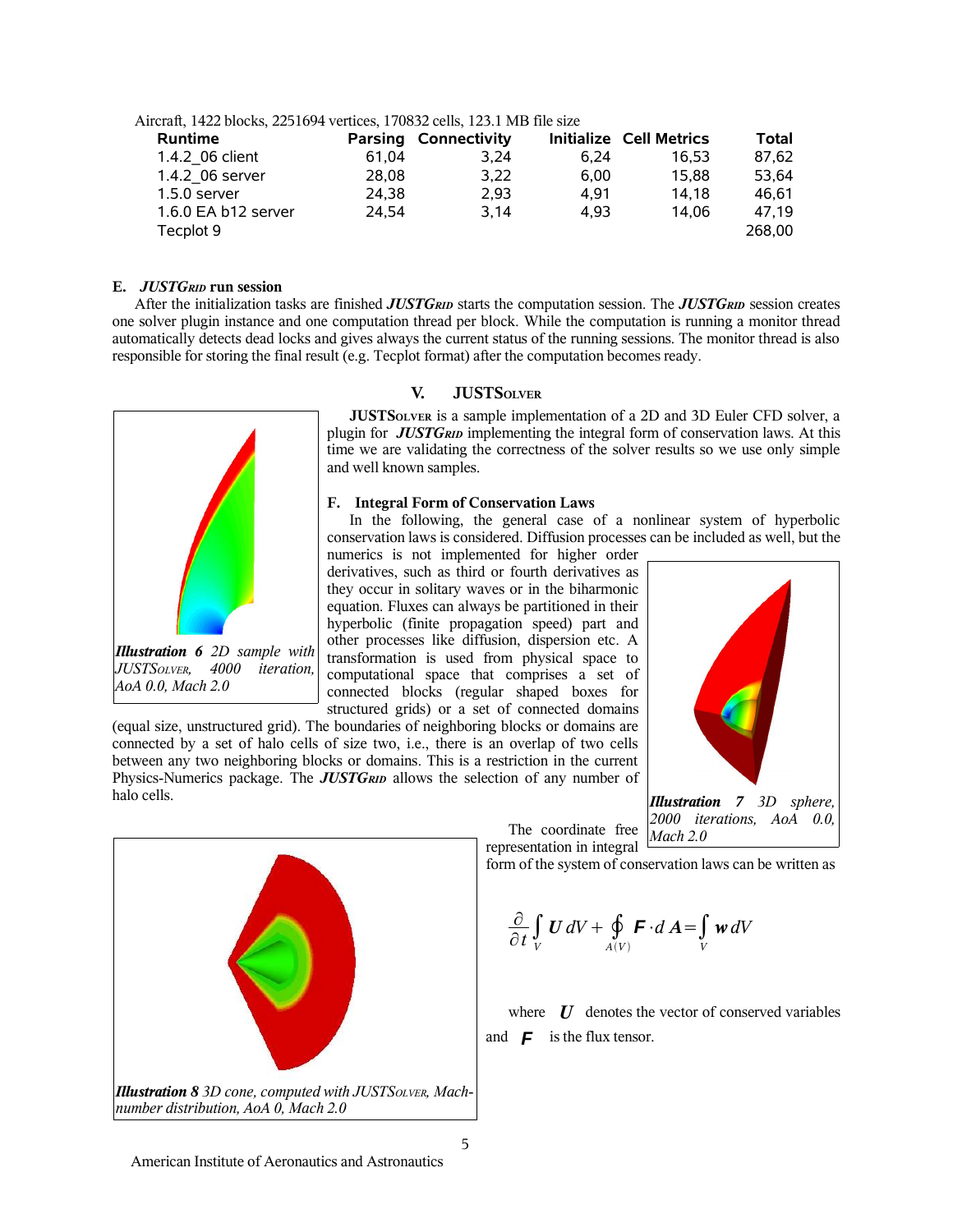# **VI. Java Based Flow Visualization with JUSTVIS**

To fulfill the requirements for a platform independent application for CFD, a solution to post-process the produced data should be provided.

Based on this requirement, a pure Java visualization and analysis system, called **JUSTVIS**, is in development using the VisAD framework based on Java3D. With Java3D as the basis of the application, the graphics hardware on all major platforms like Solaris, AIX, Linux, Windows, and also on MacOS X is supported. VisAD offers the basic functionality for a visualization system like data handling for all major types of data (structured and unstructured grids, multiblock grids and hybrid once), color management, user interaction, and the basic visualization techniques like isosurfaces, vector plots, pseudo color mappings, etc.



Fig.  $1$  shows example of a 3D visualization with an isosurface.



*Figure 1: Visualization of a fully 3D configuration, namely the EXTV (European Experimental Test Vehicle), with the body surface and the isosurface at T = 209K.*

**JUSTV**<sub>IS</sub> provides additional analysis methods for, e.g. geometry handling, that helps the user with the analysis process. One example is the fully automatic extraction of surfaces from both full configurations and computations with a symmetry plane. Fig. 1 and Fig. 2 are showing the results for both cases.

To be able to extend other Java written applications with post-processing capabilities **JUSTVIS** will be transformed into a library.

# **VII. Conclusions**

## **G. JUST**

For an existing grid we are now able to provide 100% pure Java based applications for all parts of a simulation for systems of hyperbolic conservation laws, based on the integral form of the conservation equations.

With **JUST** we build a modern, well structured, easy to use and extensible framework (JUSTGRID), a sample implementation of a flow solver (**JUSTSOLVER**) and a set of easy to use tools for: post-processing and visualization (**JUSTVIS**), interactive steering (**JUSTCONTOLCENTER** [1]) and online visualization of a running simulation (**JUSTGRXTOOL**[1]).

#### **H. Java High Performance Computing Guidelines**

There are two important hints:

- 1) you have to have an minimum of threads and numerical load before the HotSpot Server VM will show its capabilities. In this case the number of threads is exactly the half number of CPUs. This must be compared with other SMP systems.
- 2) The system doesn't need additional ,,expensive'' kernel resources if you are running much more threads than installed CPUs in the system. There is a simple rule for multithreaded SMP running environments like these: start a minimum of 4 times more threads than installed CPUs in the system and you get a good dynamic load balancing for free.

#### **I. Java**

Today Java has become *THE* modern object oriented language for HPCC, providing excellent performance (at least